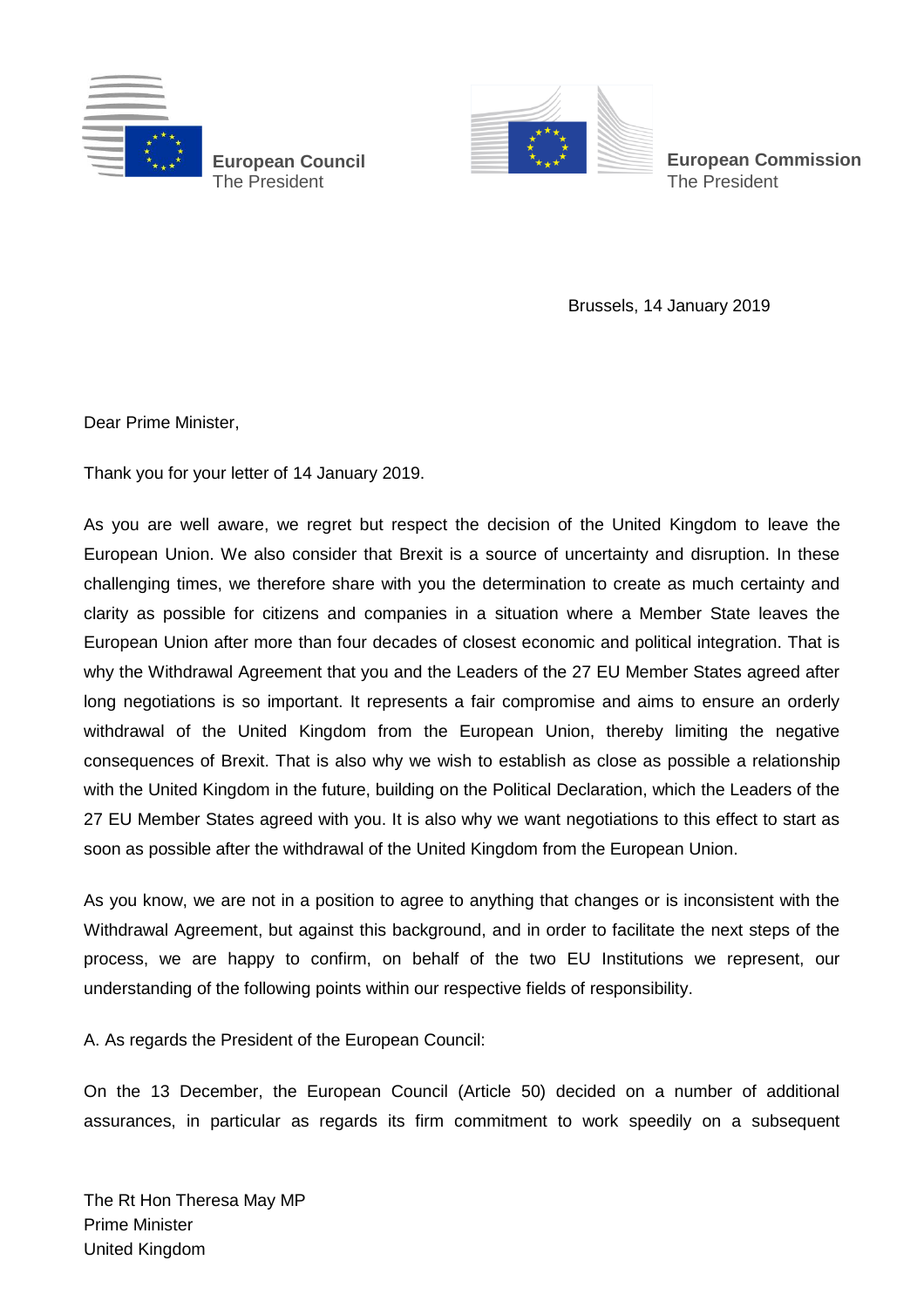agreement that establishes by 31 December 2020 alternative arrangements, so that the backstop will not need to be triggered.

The European Council also said that, if the backstop were nevertheless to be triggered, it would only apply temporarily, unless and until it is superseded by a subsequent agreement that ensures that a hard border is avoided, and that the European Union, in such a case, would use its best endeavours to negotiate and conclude expeditiously a subsequent agreement that would replace the backstop, and would expect the same of the United Kingdom, so that the backstop would only be in place for as long as strictly necessary.

In this context, it can be stated that European Council conclusions have a legal value in the Union commensurate to the authority of the European Council under the Treaties to define directions and priorities for the European Union at the highest level and, in the specific context of withdrawal, to establish, in the form of guidelines, its framework. They may commit the European Union in the most solemn manner. European Council conclusions therefore constitute part of the context in which an international agreement, such as the Withdrawal Agreement, will be interpreted.

As for the link between the Withdrawal Agreement and the Political Declaration, to which you make reference in your letter, it can be made clear that these two documents, while being of a different nature, are part of the same negotiated package. In order to underline the close relationship between the two texts, they can be published side by side in the Official Journal in a manner reflecting the link between the two as provided for in Article 50 of the Treaty on European Union (TEU).

B. As regards the President of the European Commission:

The Political Declaration agreed at the November Special European Council (Article 50) describes a future relationship of unprecedented depth and breadth, reflecting the continuing strength of our shared values and interests. The Withdrawal Agreement and the Political Declaration represent a fair balance of European Union and United Kingdom interests. They will ensure a smooth withdrawal and a strong future relationship in the interests of all our citizens.

As the European Council has already stated, it will embark on preparations for a future partnership with the United Kingdom immediately after signature of the Withdrawal Agreement. As regards the European Commission, we will set up the negotiating structure for these negotiations directly after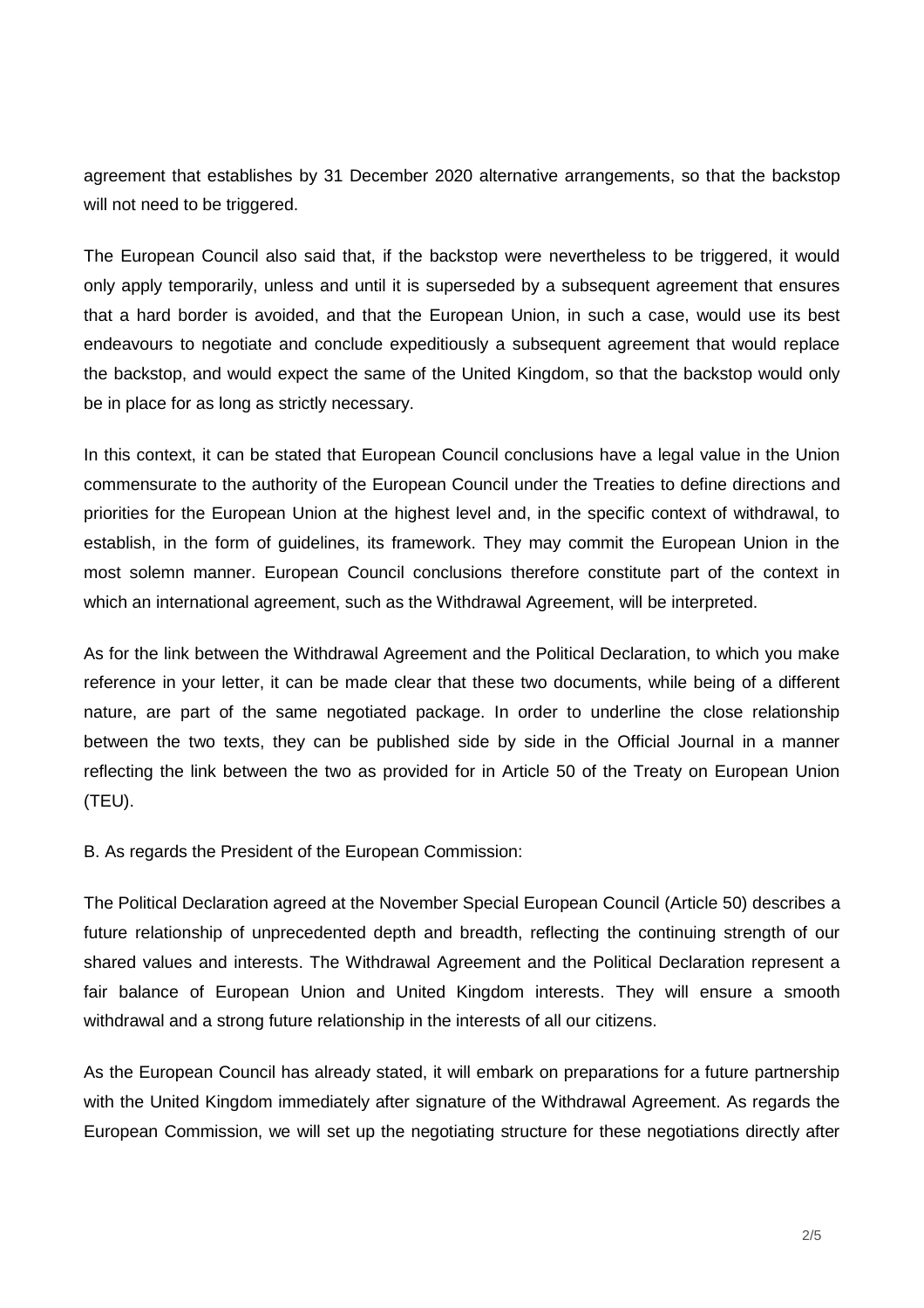signature to ensure that formal negotiations can start as soon as possible after the withdrawal of the United Kingdom, having in mind the shared ambition of the European Union and the United Kingdom to have the future relationship in place by the end of the transition. Should national ratifications be pending at that moment, the Commission is ready to propose provisional application of relevant parts of the future relationship, in line with the legal frameworks that apply and existing practice. The Commission is also ready to engage with you on a work programme as soon as the United Kingdom Parliament has signalled its agreement in principle to the Withdrawal Agreement and the European Parliament has approved it.

There is an important link between the Withdrawal Agreement and the Political Declaration, reflecting Article 50 of the Treaty on European Union. As stated in Article 184 of the Withdrawal Agreement and reflected also in Paragraph 138 of the Political Declaration, the European Union and the United Kingdom have committed to use best endeavours, in good faith and in full respect of their respective legal orders, to take necessary steps to negotiate expeditiously the agreements governing their future relationship referred to in the Political Declaration.

In light of your letter, the European Commission would like to make the following clarifications with regard to the backstop:

The Withdrawal Agreement including the Protocol on Ireland/Northern Ireland embodies the shared commitment by the European Union and the United Kingdom to address the unique circumstances on the island of Ireland as part of ensuring the orderly withdrawal of the United Kingdom from the European Union. The Commission can confirm that, just like the United Kingdom, the European Union does not wish to see the backstop enter into force. Were it to do so, it would represent a suboptimal trading arrangement for both sides. The Commission can also confirm the European Union's determination to replace the backstop solution on Northern Ireland by a subsequent agreement that would ensure the absence of a hard border on the island of Ireland on a permanent footing.

The European Commission can also confirm our shared understanding that the Withdrawal Agreement and the Protocol on Ireland/Northern Ireland:

 Do not affect or supersede the provisions of the Good Friday or Belfast Agreement of 10 April 1998 in any way whatsoever; they do not alter in any way the arrangements under Strand II of the 1998 Agreement in particular, whereby areas of North-South cooperation in areas within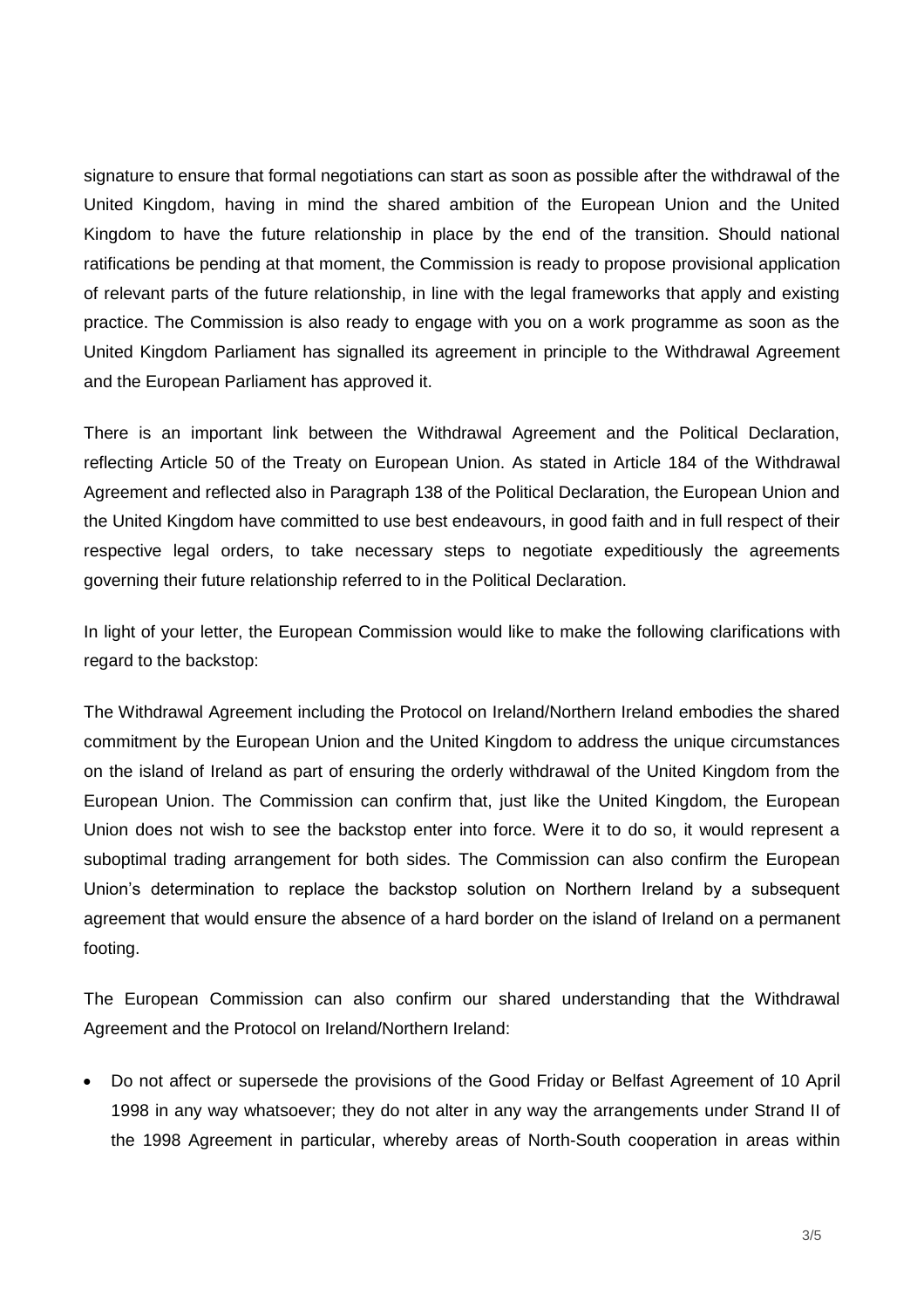their respective competences are matters for the Northern Ireland Executive and Government of Ireland to determine;

- Do not extend regulatory alignment with European Union law in Northern Ireland beyond what is strictly necessary to avoid a hard border on the island of Ireland and protect the 1998 Agreement; the Withdrawal Agreement is also clear that any new act that the European Union proposes should be added to the Protocol will require the agreement of the United Kingdom in the Joint Committee;
- Do not prevent the United Kingdom from facilitating, as part of its delegation, the participation of Northern Ireland Executive representatives in the Joint Committee, the Committee on issues related to the implementation of the Protocol on Ireland/Northern Ireland, or the joint consultative working group, in matters pertaining directly to Northern Ireland.

The European Commission also shares your intentions for the future relationship to be in place as quickly as possible. Given our joint commitment to using best endeavours to conclude before the end of 2020 a subsequent agreement, which supersedes the Protocol in whole or in part, the Commission is determined to give priority in our work programme to the discussion of proposals that might replace the backstop with alternative arrangements. In this context, facilitative arrangements and technologies will be considered. Any arrangements which supersede the Protocol are not required to replicate its provisions in any respect, provided that the underlying objectives continue to be met.

Should the parties need more time to negotiate the subsequent agreement, they could decide to extend the transition period, as foreseen in the Withdrawal Agreement. In that case, the Commission is committed to redouble its efforts and expects the same redoubled efforts from your negotiators, with the aim of concluding a subsequent agreement very rapidly. Were the backstop to enter into force in whole or in part, it is intended to apply only temporarily, unless and until it is superseded by a subsequent agreement. The Commission is committed to providing the necessary political impetus and resources to help achieving the objective of making this period as short as possible. To this end, following the withdrawal of the United Kingdom, and until a subsequent agreement is concluded, the Commission will support making best use of the high level conference foreseen in the Political Declaration to meet at least every six months to take stock of progress and agree the appropriate actions to move forward.